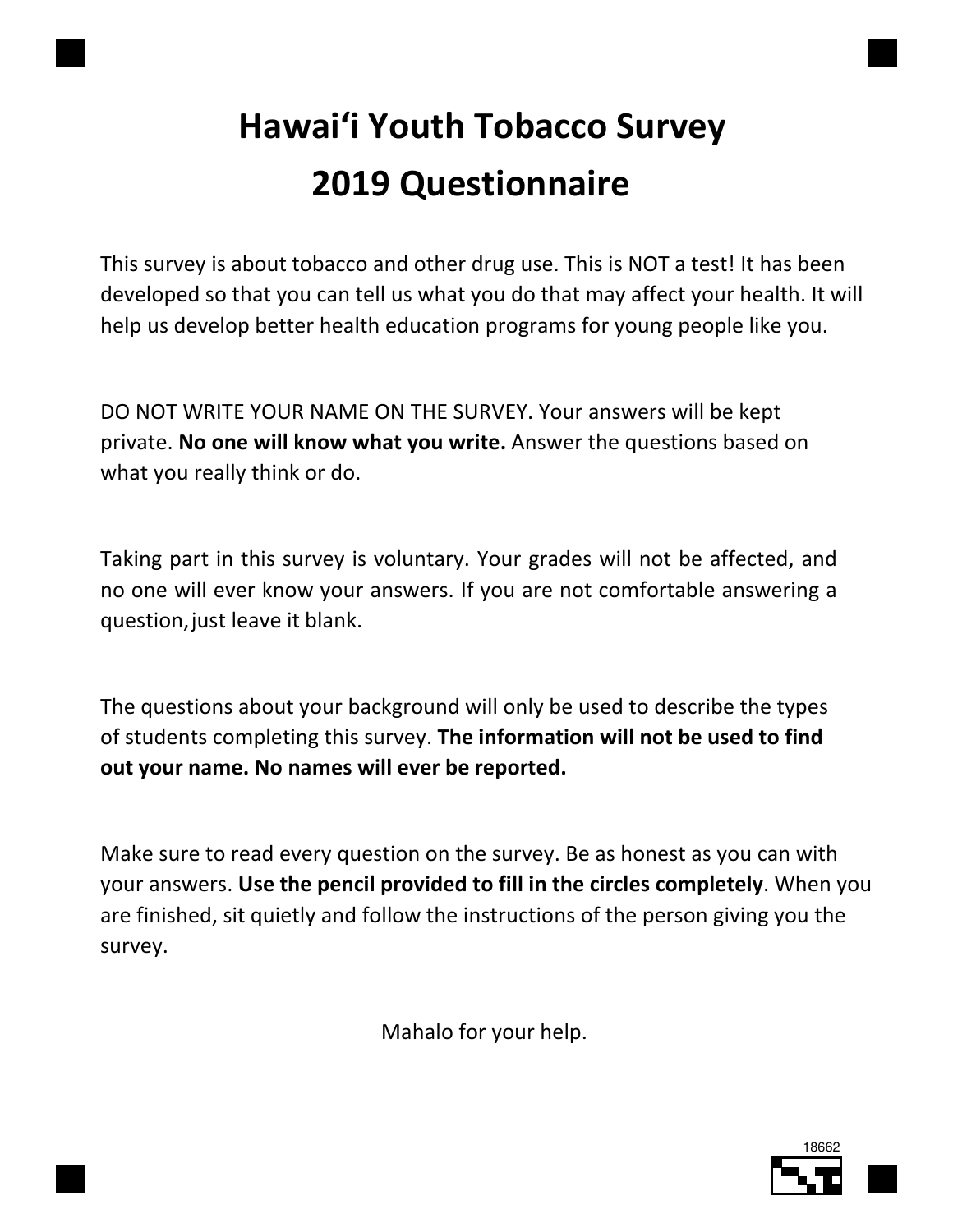- 1. How old are you?
	- 9 years old or younger
	- 10 years old
	- 11 years old
	- 12 years old
	- 13 years old
	- 14 years old
	- 15 years old
	- 16 years old
	- 17 years old
	- 18 years old
	- 19 years old or older
- 2. What is your sex?
	- Female
	- O Male
- 3. What grade are you in?
	- $6^{\text{th}}$
	- $7<sup>th</sup>$
	- $8^{\text{th}}$
	- $9^{\text{th}}$
	- $O$  10<sup>th</sup>
	- O  $11^{\text{th}}$
	- $O$  12<sup>th</sup>
	- Ungraded or other grade
- 4. Which of the following best describes you?
	- O Heterosexual (straight)
	- Gay or lesbian
	- O Bisexual
	- O Not sure
- 5. Some people describe themselves as transgender when their sex at birth does not match the way they think or feel about their gender. Are you transgender?
	- O No, I am not transgender
	- Yes, I am transgender
	- O I am not sure if I am transgender
	- $O$  I do not know what this question is asking

# The following questions ask some background information about you.

- 6. Are you Hispanic or Latino?
	- O No
	- Yes, I am Mexican, Mexican American, or Chicano
	- Yes, I am Puerto Rican
	- Yes, I am Cuban or Cuban American
	- Yes, I am some other Hispanic or Latino not listed here
- 7. What race or races do you consider yourself to be? (You can CHOOSE ONE ANSWER or MORE THAN ONE ANSWER)

- American Indian or Alaskan Native Asian
- Black or African American
- O Native Hawaiian or Other Pacific Islander
- White

The following questions are specific to Hawai'i.

- 8. How do you describe yourself? (You can CHOOSE ONE ANSWER or MORE THAN ONE ANSWER)
	- Black or African American
	- Caucasian/White
	- O Chinese
	- O Filipino
	- Hawaiian/Part Hawaiian
	- O Hispanic or Latino
	- O Japanese
	- O Other Pacific Islander
	- O Some other group
- 9. Which one of these groups best describes you? (CHOOSE ONLY ONE ANSWER)
	- O Black or African American
	- Caucasian/White
	- O Chinese
	- O Filipino
	- Hawaiian/Part Hawaiian
	- O Hispanic or Latino
	- Japanese
	- O Other Pacific Islander
	- O Some other group

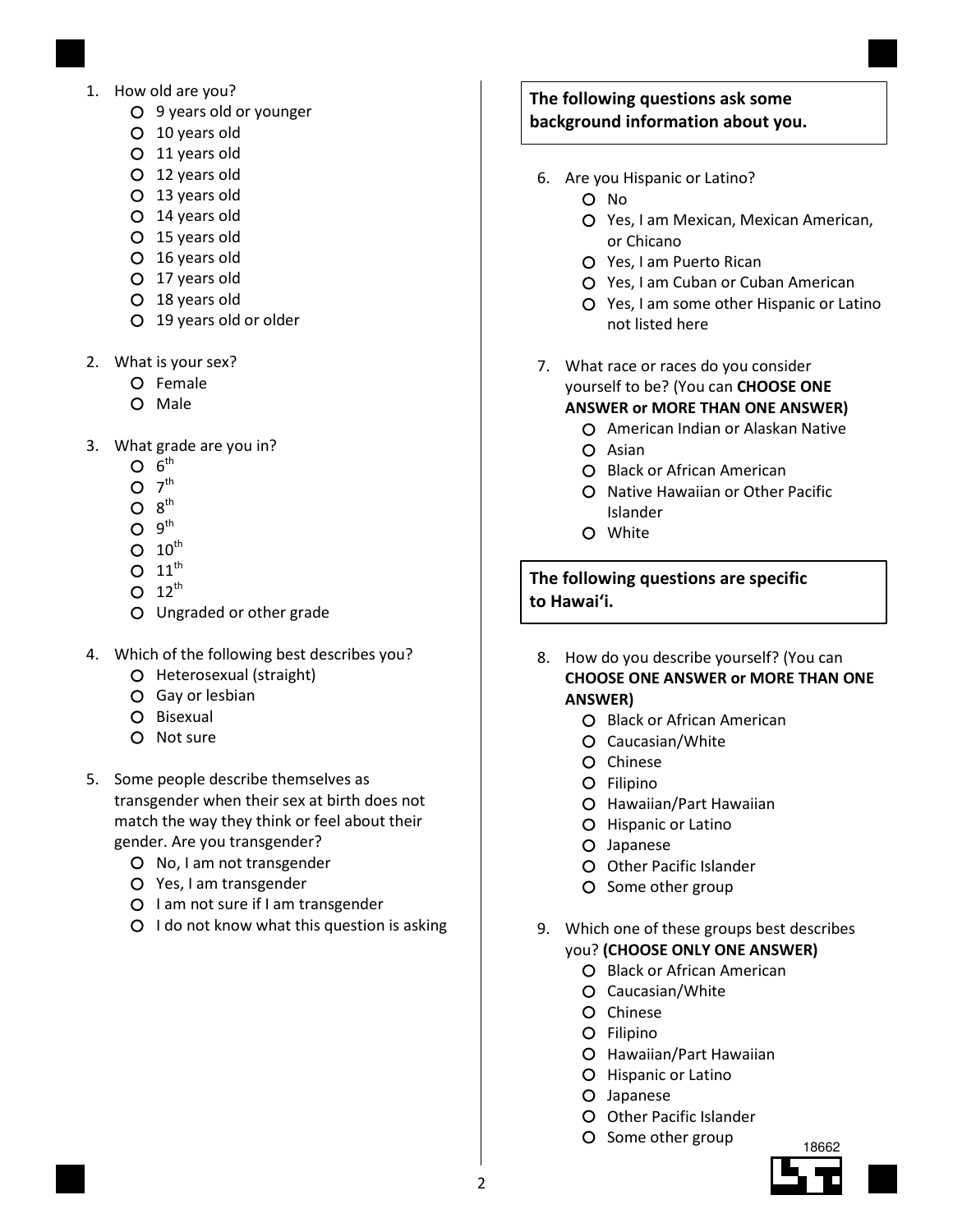- 10. What language do you speak mainly at home? (CHOOSE ONLY ONE ANSWER)
	- O English
	- Chinese (any dialect)
	- Japanese
	- O Hawaiian
	- O Ilocano or Tagalog
	- O Spanish
	- O Other
- 11. Which answer best describes where you were born?
	- O I was born in Hawai'i
	- O I was born in the United States outside of Hawai'i
	- Q I was born in another country
	- O I don't know
- 12. Which answer best describes where your mother was born?
	- My mother was born in Hawai'i
	- My mother was born in the United States outside of Hawai'i
	- My mother was born in another country
	- O I don't know
- 13. Which answer best describes where your father was born?
	- My father was born in Hawai'i
	- My father was born in the United States outside of Hawai'i
	- My father was born in another country
	- O I don't know
- 14. Do you live in…
	- A stand-alone house
	- Townhouse
	- A multi-unit building like an apartment or condominium
	- O Other type of housing
- 15. During the past 30 days, about how much money did you have each week to spend any way you want to?
	- O None
	- Less than \$1
	- \$1 to \$5
	- $O$  \$6 to \$10
	- $O$  \$11 to \$20
	- \$21 to \$50
	- O More than \$50

# The following questions ask about your use of cigarettes.

- 16. Have you ever tried cigarette smoking, even one or two puffs?
	- Yes
	- O No
- 17. How old were you when you first tried
	- cigarette smoking, even one or two puffs? O I have never smoked cigarettes, not even one or two puffs
		- 8 years old or younger
		- 9 years old
		- 10 years old
		- 11 years old
		- 12 years old
		- 13 years old
		- 14 years old
		- 15 years old
		- 16 years old
		- 17 years old
		- 18 years old
		- 19 years old or older
- 18. Do you think that you will try a cigarette soon?
	- O I have already tried smoking cigarettes
	- Yes
	- O No
- 19. Do you think you will smoke a cigarette in the next year?
	- Definitely yes
	- O Probably yes
	- O Probably not
	- Definitely not
- 20. About how many cigarettes have you smoked in your entire life?
	- O I have never smoked cigarettes, not even one or two puffs
	- 1 or more puffs but never a whole cigarette
	- O 1 cigarette
	- 2 to 5 cigarettes
	- $\overline{O}$  6 to 15 cigarettes (about  $\frac{1}{2}$  a pack total)
	- 16 to 25 cigarettes (about 1 pack total)
	- 26 to 99 cigarettes (more than 1 pack, but less than 5 packs)
	- 100 or more cigarettes (5 or more packs)

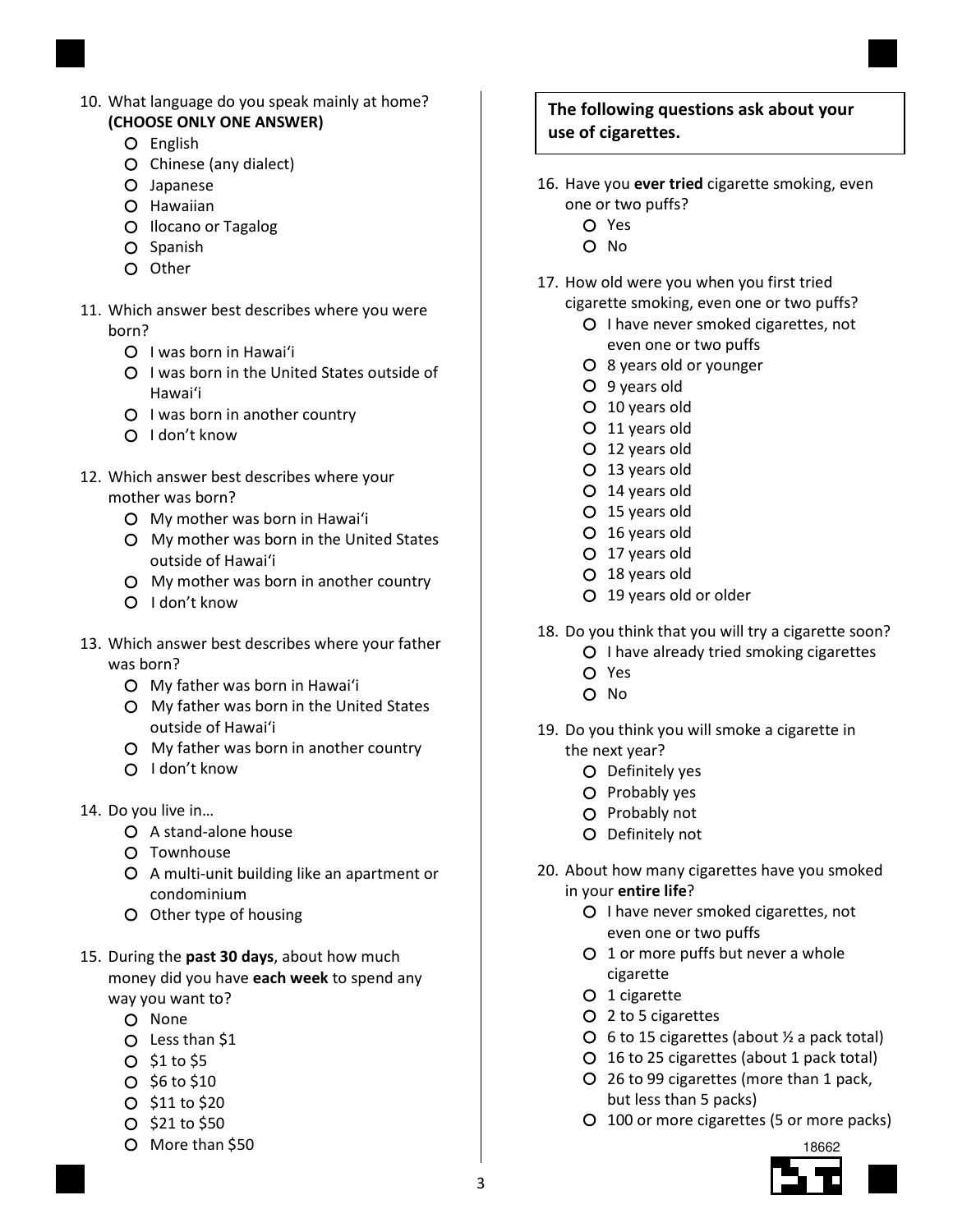- 21. During the past 30 days, on how many days did you smoke cigarettes?
	- 0 days
	- 1 or 2 days
	- 3 to 5 days
	- 6 to 9 days
	- 10 to 19 days
	- 20 to 29 days
	- All 30 days
- 22. During the past 30 days, what brand of cigarettes did you usually smoke? (CHOOSE ONLY ONE ANSWER)
	- O I did not smoke cigarettes during the past 30 days
	- O I did not smoke a usual brand
	- American Spirit
	- Camel
	- GPC, Basic, or Doral
	- O Kool
	- O Lucky Strike
	- O Marlboro
	- O Newport
	- O Parliament
	- Virginia Slims
	- O Some other brand not listed here
- 23. Menthol cigarettes are cigarettes that taste like mint. During the past 30 days, were the cigarettes that you usually smoked menthol?
	- O I did not smoke cigarettes during the past 30 days
	- Yes
	- $O$  No.
	- O Not sure
- 24. During the past 30 days, how did you get your own cigarettes? (You can CHOOSE ONE ANSWER or MORE THAN ONE ANSWER)
	-
	- O I did not smoke cigarettes during the past 30 days
	- O I bought them myself
	- O I had someone else buy them for me
	- I borrowed or bummed them
	- O Someone gave them to me without my asking
	- O I took them from a store or another person
	- O I got them some other way
- 25. During the past 30 days, where did you buy your own cigarettes? (You can CHOOSE ONE ANSWER or MORE THAN ONE ANSWER)
	- $O$  I did not buy cigarettes during the past 30 days
	- A gas station
	- O A convenience store
	- A grocery store
	- O A drugstore
	- A vending machine
	- Over the Internet
	- Through the mail
	- O Some other place not listed here
- 26. During the past 30 days, did anyone refuse to sell you cigarettes because of your age?
	- $O$  I did not try to buy cigarettes during the past 30 days
	- Yes
	- O No

The following questions ask about your use of electronic vapor products or e-cigarettes.

- 27. Have you ever been curious about using an
	- electronic vapor product?
		- Definitely yes
		- O Probably yes
		- O Probably not
		- Definitely not
- 28. Have you ever vaped (used an electronic vapor product), even once or twice?
	- Yes
	- O No
- 29. Do you think that you will try to vape (use an electronic vapor product) soon?
	- Definitely yes
	- O Probably yes
	- O Probably not
	- Definitely not
- 30. Do you think you will vape (use an electronic vapor product) in the next year?
	- Definitely yes
	- O Probably yes
	- O Probably not
	- O Definitely not

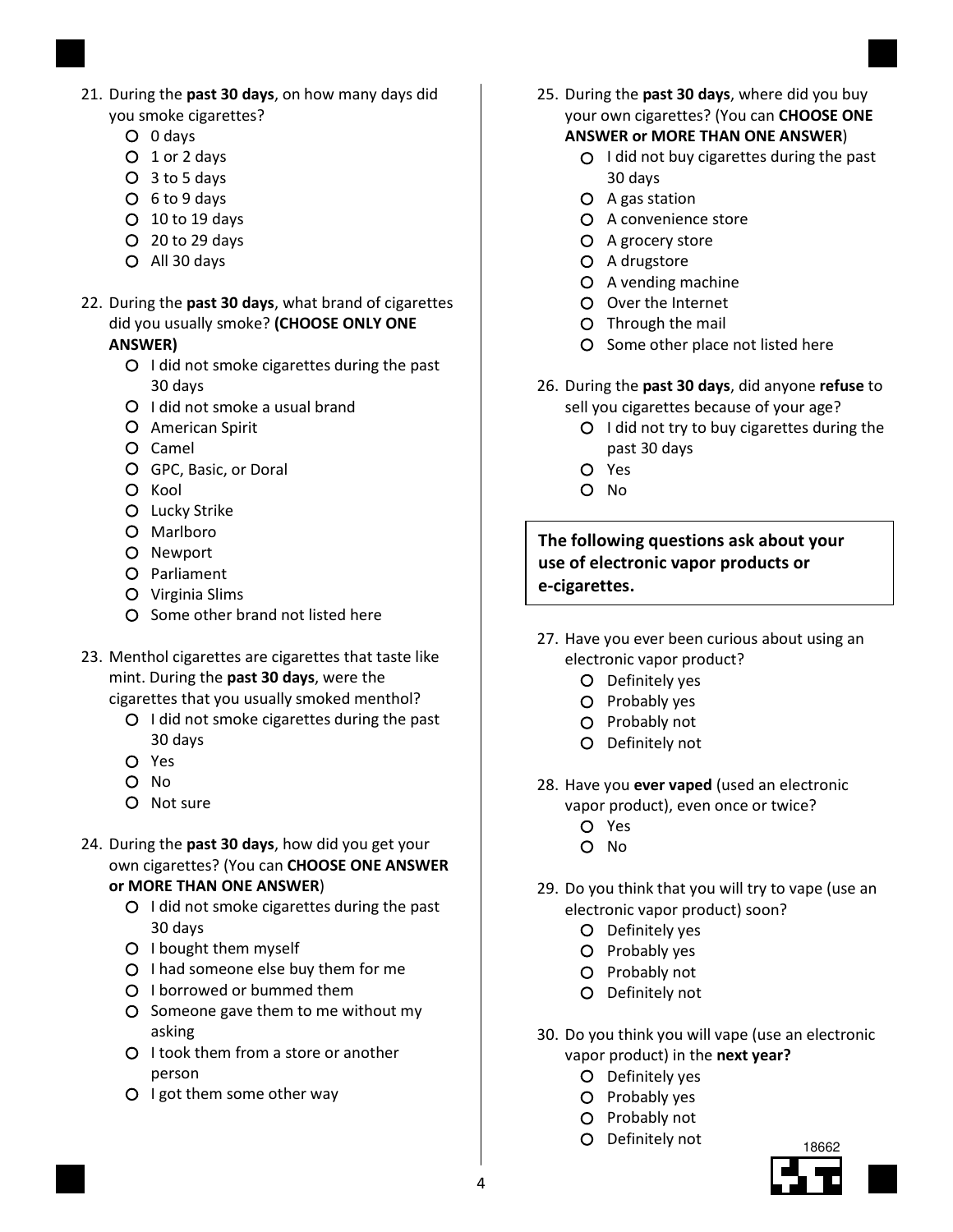- 31. How old were you when you first tried vaping (using an electronic vapor product), even once or twice?
	- O I have never vaped or used an electronic vapor product
	- 8 years old or younger
	- 9 years old
	- 10 years old
	- 11 years old
	- 12 years old
	- 13 years old
	- 14 years old
	- 15 years old
	- 16 years old
	- 17 years old
	- 18 years old
	- 19 years old or older
- 32. During the past 30 days, on how many days did you vape (use an electronic vapor product)?
	- 0 days
	- 1 to 2 days
	- 3 to 5 days
	- 6 to 9 days
	- 10 to 19 days
	- 20 to 29 days
	- All 30 days
- 33. What brands of electronic vapor products have you ever tried? (You can CHOOSE ONE ANSWER or MORE THAN ONE ANSWER)
	- O I have never tried a vapor product
	- Volcano
	- JUUL
	- O Blu
	- O Suorin
	- O SMOK
	- O Logic
	- O Phix
	- O Some other brand not listed here
	- O I do not know the brand name
- 34. Thinking about all types of electronic vapor products, have you used the rechargeable/ refillable, the tank/mod, or the disposable kind?
	- O I have never vaped or tried an electronic vapor product
	- Only the rechargeable/refillable kind
	- Only the tank/mod kind
	- Only the disposable kind
	- O Both the rechargeable/refillable and the tank/mod kind
- 35. Have you ever used an electronic vapor product with a substance besides nicotine? (You can CHOOSE ONE ANSWER or MORE THAN ONE ANSWER)
	- Yes, I have used a vapor product with marijuana, THC or hash oil, or THC wax
	- Yes, I have used a vapor product with another substance that is not marijuana, THC or hash oil, or THC wax
	- O No, I have only used a vapor product
	- Don't know / Not sure
- 36. During the past 30 days, where did you get or buy the electronic vapor products that you have used? (You can CHOOSE ONE ANSWER or MORE THAN ONE ANSWER)
	- O I have never tried an electronic vapor product
	- A gas station
	- A convenience store
	- On the Internet
	- A mall or shopping center kiosk/stand
	- O A drug store
	- A vape shop or other store that only sells vapor products
	- O Some other place not listed here
	- From a family member
	- O From a friend
	- From some other person that is not a family member or a friend
- 37. What are the reasons you have used electronic vapor products? (You can CHOOSE ONE ANSWER or MORE THAN ONE ANSWER)
	- O I have never tried vaping
	- They are available in flavors, such as candy, fruit, mint, or chocolate
	- They cost less than other tobacco products, such as cigarettes
	- They are easier to get than other tobacco products, such as cigarettes
	- Friend or family member used them
	- Famous people on TV or in movies use them
	- They are less harmful than other forms of tobacco, such as cigarettes
	- O To try to quit using other tobacco products, such as cigarettes
	- They can be used in areas where other tobacco products, such as cigarettes, are not allowed
	- O I used them for some other reason

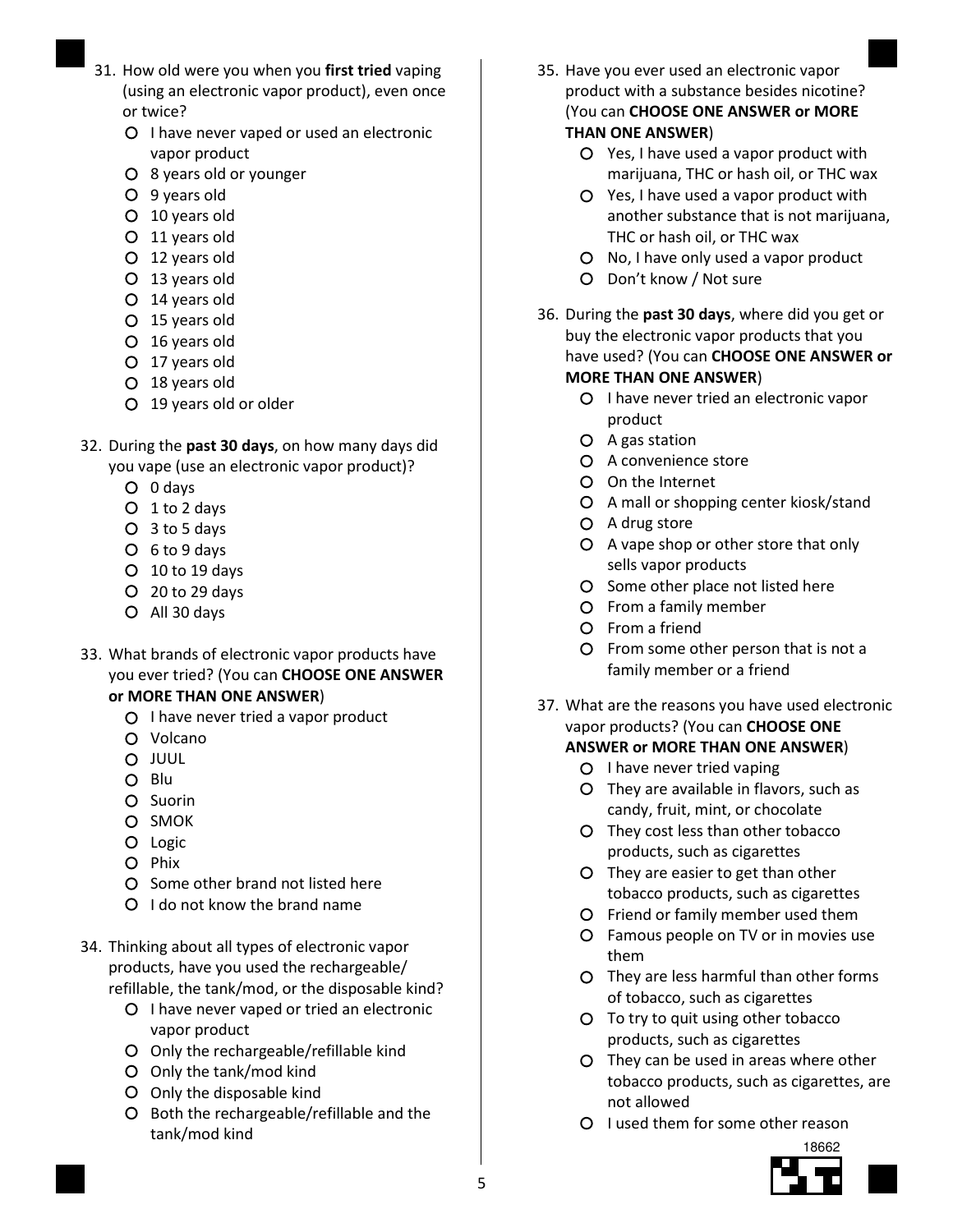- 38. During the past 30 days, did anyone refuse to sell you electronic vapor products because of your age?
	- O I did not try to buy vapor products during the past 30 days
	- Yes
	- O No

The following questions ask about your use of other tobacco products.

- 39. How old were you when you first tried smoking a cigar, cigarillo, or little cigar, even one or two puffs?
	- O I have never smoked a cigar, cigarillo, or little cigar, not even one or two puffs
	- 8 years old or younger
	- 9 years old
	- 10 years old
	- 11 years old
	- 12 years old
	- 13 years old
	- 14 years old
	- 15 years old
	- 16 years old
	- 17 years old
	- 18 years old
	- 19 years old or older
- 40. During the past 30 days, on how many days did you smoke cigars, cigarillos, or little cigars?
	- 0 days
	- 1 or 2 days
	- 3 to 5 days
	- 6 to 9 days
	- 10 to 19 days
	- 20 to 29 days
	- All 30 days
- 41. How old were you when you used chewing
	- tobacco, snuff, or dip for the first time?
		- O I have never used chewing tobacco, snuff, or dip
		- 8 years old or younger
		- 9 years old
		- 10 years old
		- 11 years old
		- 12 years old
		- 13 years old
		- 14 years old
		- 15 years old
		- 16 years old
		- 17 years old
		- 18 years old
		- 19 years old or older
- 42. During the past 30 days, on how many days did you use chewing tobacco, snuff, or dip?
	- 0 days
	- O 1 or 2 days
	- 3 to 5 days
	- 6 to 9 days
	- $O$  10 to 19 days
	- 20 to 29 days
	- All 30 days
- 43. How old were you when you first tried smoking tobacco in a hookah or waterpipe, even one or two puffs?
	- O I have never smoked tobacco in a hookah or waterpipe
	- 8 years old or younger
	- 9 years old
	- 10 years old
	- 11 years old
	- 12 years old
	- 13 years old
	- 14 years old
	- 15 years old
	- 16 years old
	- 17 years old
	- 18 years old
	- 19 years old or older

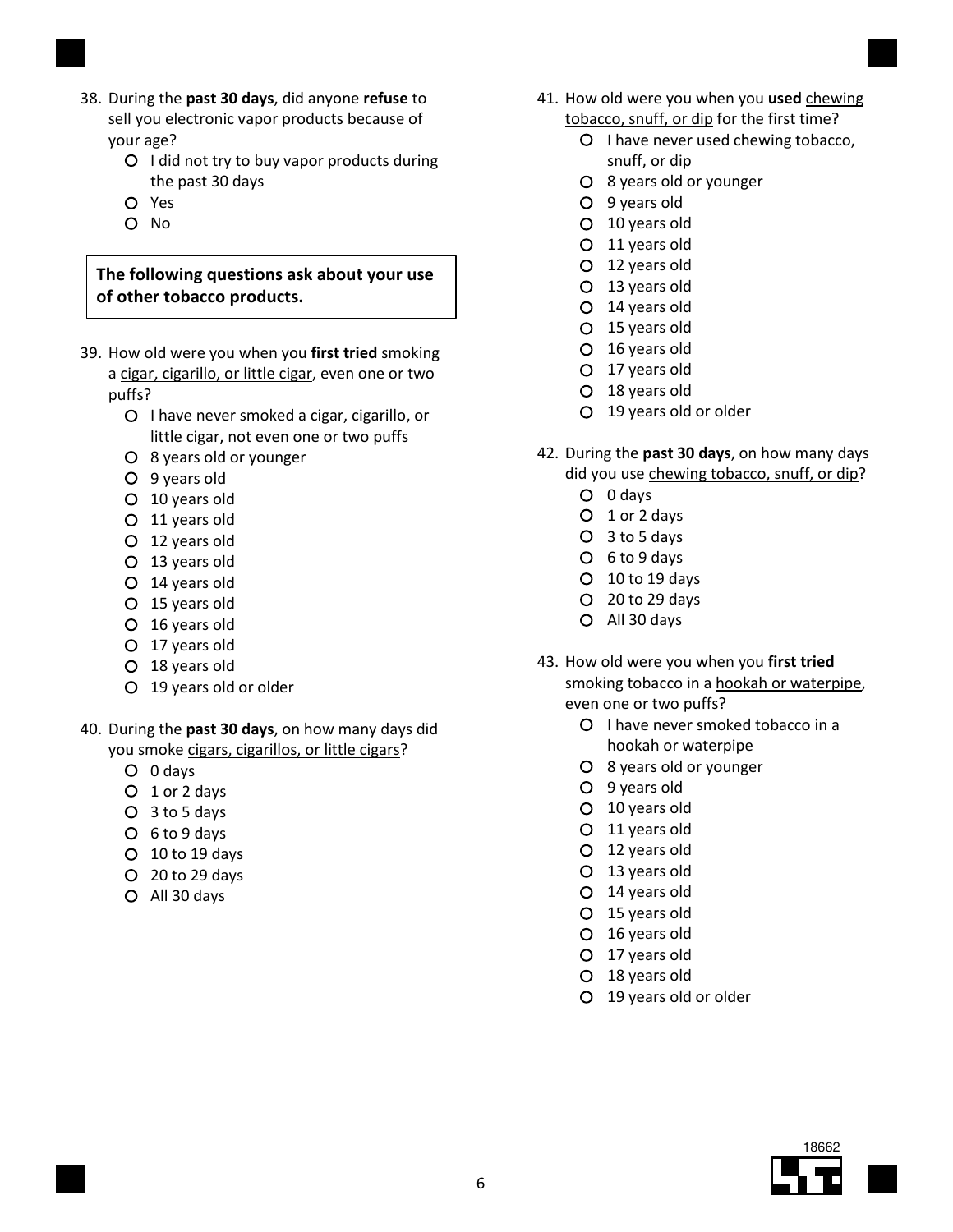- 44. During the past 30 days, on how many days did you smoke tobacco in a hookah or waterpipe?
	- 0 days
	- 1 or 2 days
	- 3 to 5 days
	- 6 to 9 days
	- 10 to 19 days
	- 20 to 29 days
	- All 30 days
- 45. Which of the following tobacco products have you ever tried, even just one time? (You can CHOOSE ONE ANSWER or MORE THAN ONE ANSWER)
	- O Roll-your-own cigarettes
	- Flavored cigarettes, such as Camel Crush
	- O Clove cigars
	- Flavored little cigars
	- O Smoking tobacco from a hookah or a waterpipe
	- O Snus, such as Camel or Marlboro Snus
	- Dissolvable tobacco products, such as Ariva, Stonewall, Camel orbs, Camel sticks, or Camel strips
	- Electronic vapor products, such as Volcano, JUUL, or Suorin
	- O Some other new tobacco products not listed here
	- O I have not tried any of the products listed above or any new tobacco products
- 46. In the past 30 days, which of the following products have you used on at least one day? (You can CHOOSE ONE ANSWER or MORE THAN ONE ANSWER)
	- O Roll-your-own cigarettes
	- Flavored cigarettes, such as Camel Crush
	- O Clove cigars
	- Flavored little cigars
	- O Smoking tobacco from a hookah or a waterpipe
	- O Snus, such as Camel or Marlboro Snus
	- Dissolvable tobacco products, such as Ariva, Stonewall, Camel orbs, Camel sticks, or Camel strips
	- Electronic vapor products, such as Volcano, JUUL, or Suorin
	- O Some other new tobacco products not listed here
	- $O$  I have not tried any of the products listed above or any new tobacco products

The following questions are about your exposure to smoke from various tobacco products.

- 47. Does anyone who lives with you now…? (You can CHOOSE ONE ANSWER or MORE THAN ONE ANSWER)
	- O Smoke cigarettes
	- Use chewing tobacco, snuff, or dip
	- Use snus
	- O Smoke cigars, cigarillos, or little cigars
	- Vape
	- O Smoke tobacco using a hookah or waterpipe
	- O Smoke tobacco out of a pipe other than a hookah or waterpipe
	- O Smoke bidis (small brown cigarettes wrapped in a leaf)
	- O Smoke kreteks (clove cigarettes)
	- Use any other form of tobacco
	- O No one who lives with me now uses any form of tobacco
- 48. During the past 7 days, on how many days did someone smoke or vape tobacco products in your home while you were there?
	- 0 days
	- $O_1$  day
	- 2 days
	- 3 days
	- 4 days
	- 5 days
	- 6 days
	- 7 days
- 49. During the past 7 days, on how many days did you ride in a vehicle where someone was smoking or vaping a tobacco product?
	- 0 days
	- $O_1$  day
	- 2 days
	- 3 days
	- $O$  4 days
	- 5 days
	- 6 days
	- 7 days

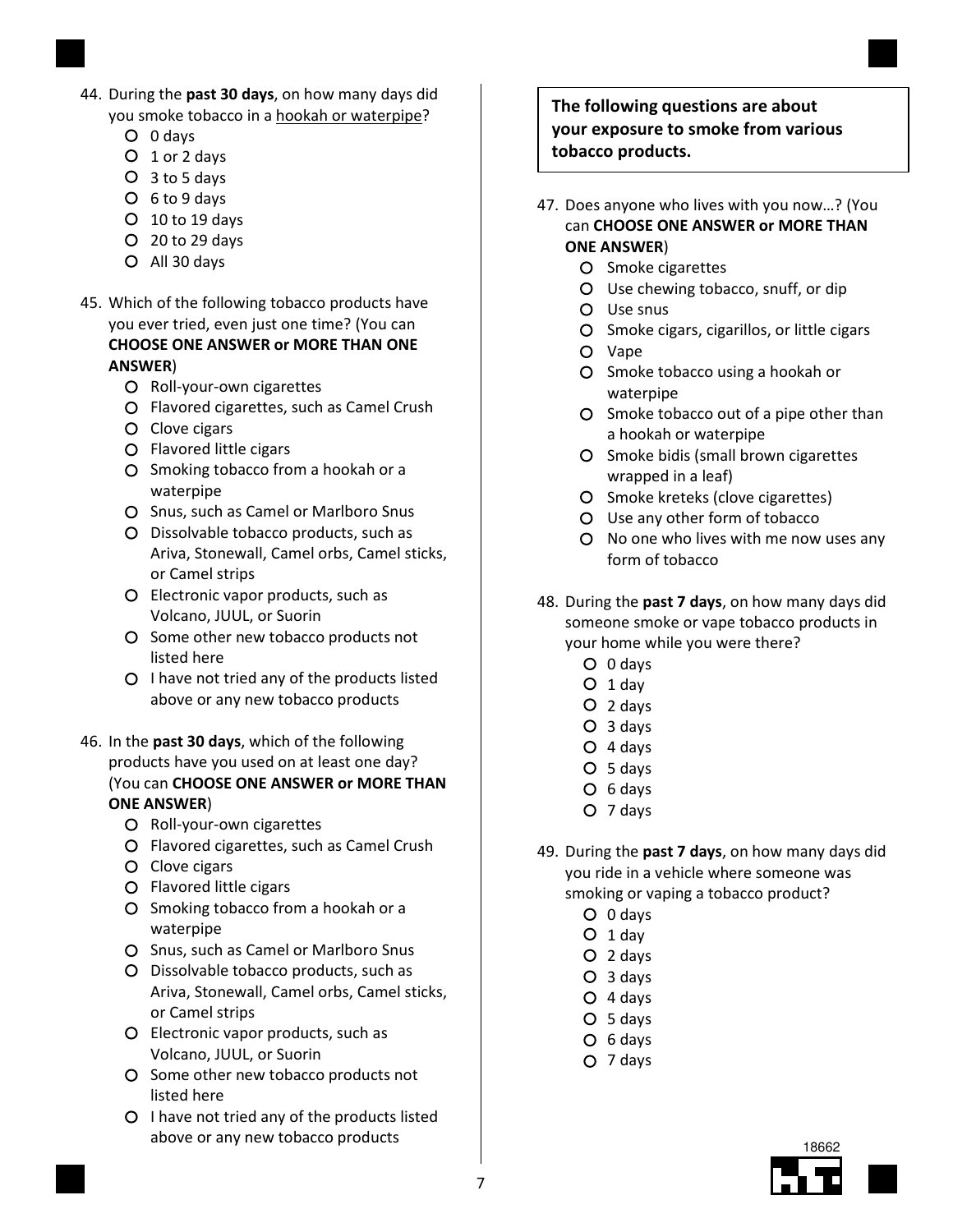- 50. During the past 7 days, on how many days did you breathe the smoke from someone who was smoking a tobacco product at your school, including school buildings, school grounds, and school parking lots?
	- 0 days
	- $O$  1 day
	- 2 days
	- 3 days
	- 4 days
	- 5 days
	- O 6 days
	- 7 days
- 51. During the past 7 days, on how many days did you breathe the smoke or vapor from someone who was smoking tobacco products or using electronic vapor products in an indoor or outdoor public place? Examples of indoor public places are schools, buildings, stores, restaurants, and sports arenas. Examples of outdoor public places are school grounds, parking lots, stadiums, and parks.
	- 0 days
	- $O$  1 day
	- 2 days
	- 3 days
	- 4 days
	- 5 days
	- O 6 days
	- 7 days
- 52. Not including the vapor from electronic vapor products, do you think that breathing smoke from other people's cigarettes or other tobacco products causes…?
	- No harm
	- $O$  Little harm
	- O Some harm
	- A lot of harm
- 53. Do you think that breathing vapor from other people's electronic vapor products causes…?
	- O No harm
	- Little harm
	- O Some harm
	- A lot of harm

# The following questions are about your exposure to tobacco advertising.

- 54. When you are using the Internet, how often do you see ads for tobacco products including electronic vapor products?
	- $O$  I do not use the Internet
	- O Never
	- O Rarely
	- O Sometimes
	- Most of the time
	- Always
- 55. When you go to a convenience store, supermarket, or gas station, how often do you see ads or promotions for cigarettes and other tobacco products including electronic vapor products?
	- O I never go to a convenience store, supermarket, or gas station
	- O Never
	- O Rarely
	- O Sometimes
	- Most of the time
	- Always
- 56. When you watch TV or go to the movies, how often do you see actors and actresses using cigarettes or other tobacco products including electronic vapor products?
	- $O$  I do not watch TV or go to the movies
	- O Never
	- O Rarely
	- O Sometimes
	- Most of the time
	- Always
- 57. During the past 30 days, how often did you see an ad for cigarettes, electronic vapor products, or smokeless tobacco that was outdoors or could be seen from outside a store?
	- O I did not see an ad for cigarettes, electronic vapor products, or smokeless tobacco during the past 30 days
	- O Never
	- O Rarely
	- O Sometimes
	- Most of the time
	- Always

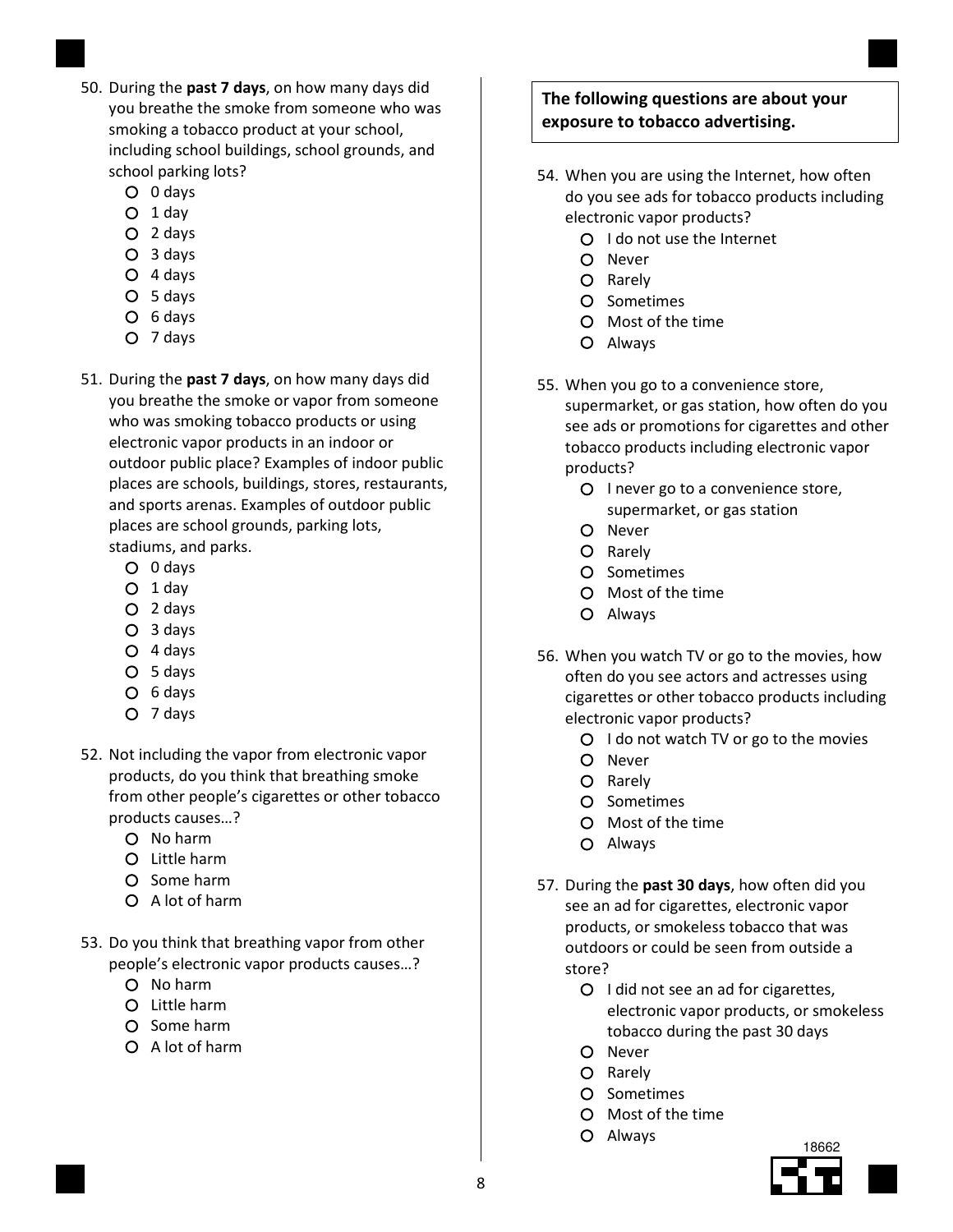- 58. When you are listening to the radio, how often do you hear ads or promotions for tobacco products including electronic vapor products?
	- Q I do not listen to the radio
	- O Never
	- O Rarely
	- O Sometimes
	- Most of the time
	- Always
- 59. During the past 30 days, did you see or hear any anti-tobacco advertising on any of the following? (You can CHOOSE ONE ANSWER or MORE THAN ONE ANSWER)
	- O I did not see or hear any anti-tobacco advertising in the past 30 days
	- Advertising on walls or on kiosks, shopping centers, or malls
	- TV ads
	- Radio ads
	- Aloha Stadium
	- O A bus
	- O Parking lots
	- On-screen ads in movie theaters
	- O Print ads (e.g., Honolulu Weekly)
- 60. During the past 30 days, have you seen or heard commercials on TV, the Internet, or on the radio about the dangers of vaping (using electronic vapor products)?
	- O Not in the past 30 days
	- 1–3 times in the past 30 days
	- 1–3 times per week
	- Daily or almost daily
	- More than once a day
- 61. Do you believe that tobacco companies try to get young people under 18 to use tobacco products?
	- Yes
	- $O$  No
- 62. During this school year, were you taught in any of your classes about why you should not use tobacco or electronic vapor products?
	- Yes
	- O No

# The following questions are about your use of other drugs.

- 63. During your life, which of the following have you ever tried, even just one time? (You can CHOOSE ONE ANSWER or MORE THAN ONE ANSWER)
	- O Alcohol
	- Marijuana
	- O Stimulants (such as cocaine, methamphetamine, ice, speed)
	- Depressants or downers (such as Quaaludes, heroin, OxyContin)
	- Hallucinogens (such as LSD/PCP, mushrooms, acid)
	- Ecstasy or other club drugs (such as Molly, MDMA)
	- O I have not tried any of the products listed above
- 64. During the past 30 days, which of the following have you ever tried, even just one time? (You can CHOOSE ONE ANSWER or MORE THAN ONE ANSWER)
	- O Alcohol
	- Marijuana
	- O Stimulants (such as cocaine, methamphetamine, ice, speed)
	- Depressants or downers (such as Quaaludes, heroin, OxyContin)
	- Hallucinogens (such as LSD/PCP, mushrooms, acid)
	- Ecstasy or other club drugs (such as Molly, MDMA)
	- $O$  I have not tried any of the products listed above
- 65. During the past 30 days, how many times did you take prescription pain medicine without a doctor's prescription or differently than how a doctor told you to use it? (Count drugs such as codeine, Vicodin, OxyContin, Hydrocodone, and Percocet.)
	- 0 times
	- 1 or 2 times
	- 3 to 9 times
	- 10 to 19 times
	- 20 to 39 times
	- 40 or more times

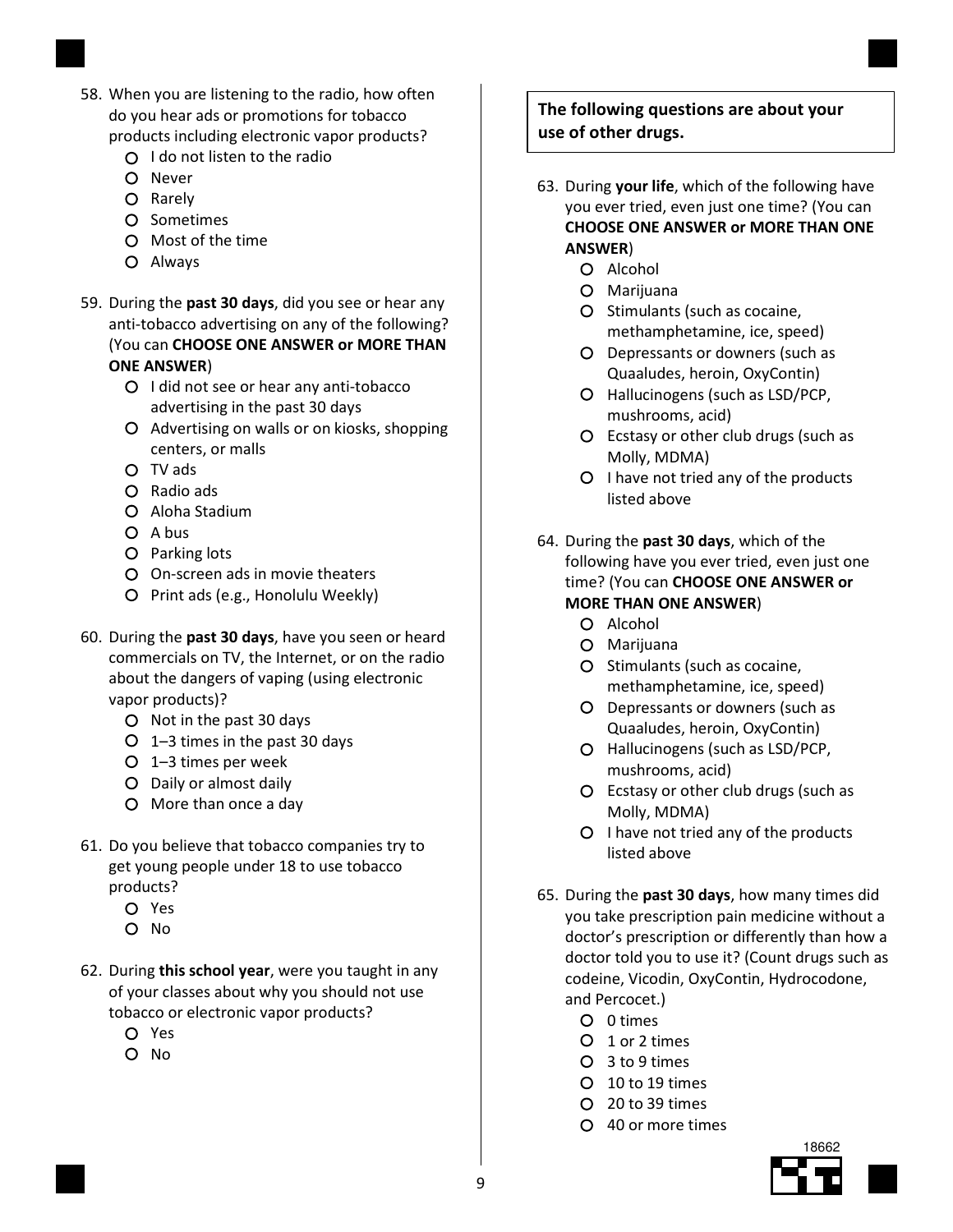- 66. During your life, how many times have you sniffed glue, breathed the contents of aerosol spray cans, or inhaled any paints or sprays to get high?
	- O 0 times
	- O 1 or 2 times
	- 3 to 9 times
	- 10 to 19 times
	- 20 to 39 times
	- 40 or more times
- 67. During your life, have you ever injected any drug into your body?
	- Yes
	- O No
- 68. During the past 12 months, how many times have you injected any drug into your body?
	- O 0 times
	- O 1 or 2 times
	- 3 to 9 times
	- 10 to 19 times
	- 20 to 39 times
	- 40 or more times
- 69. During the past 12 months, has anyone offered, sold, or given you an illegal drug on school property?
	- Yes
	- O No

The following questions are about if you have ever tried to quit smoking or using other drugs.

- 70. Do you want to stop smoking cigarettes (for good)?
	- O I do not smoke now
	- Yes
	- O No
- 71. I plan to stop smoking cigarettes for good within the next… (PLEASE CHOOSE THE FIRST ANSWER THAT FITS)
	- O I do not smoke now
	- 7 days
	- 30 days
	- 6 months
	- $O$  1 year
	- O I do not plan to stop smoking cigarettes within the next year
- 72. During the past 12 months, how many times have you stopped smoking for one day or longer because you were trying to quit smoking cigarettes for good?
	- O I did not smoke during the past 12 months
	- O I did not try to quit during the past 12 months
	- O 1 time
	- 2 times
	- 3-5 times
	- 6-9 times
	- 10 or more times
- 73. In the past 12 months, did you do any of the following to help you quit using tobacco of any kind, including electronic vapor products, for good? (You can CHOOSE ONE ANSWER or MORE THAN ONE ANSWER)
	- O I did not use tobacco of any kind during the past 12 months
	- $O$  I did not try to quit during the past 12 months
	- Attended a program at my school
	- Attended a program in the community
	- Called a telephone help line or telephone quit line
	- Used nicotine gum
	- Used nicotine patch
	- Used any medicine to help quit
	- Visited an Internet quit site
	- Got help from family or friends
	- Used another method such as hypnosis or acupuncture
	- O Tried to quit on my own or quit "cold" turkey"
- 74. Do you want to give up drinking or using drugs?
	- O I do not drink alcohol or use drugs
	- Yes
	- O No
- 75. Did you ever try to give up drinking or using drugs?
	- O I have never drunk alcohol or used drugs
	- Yes
	- O No

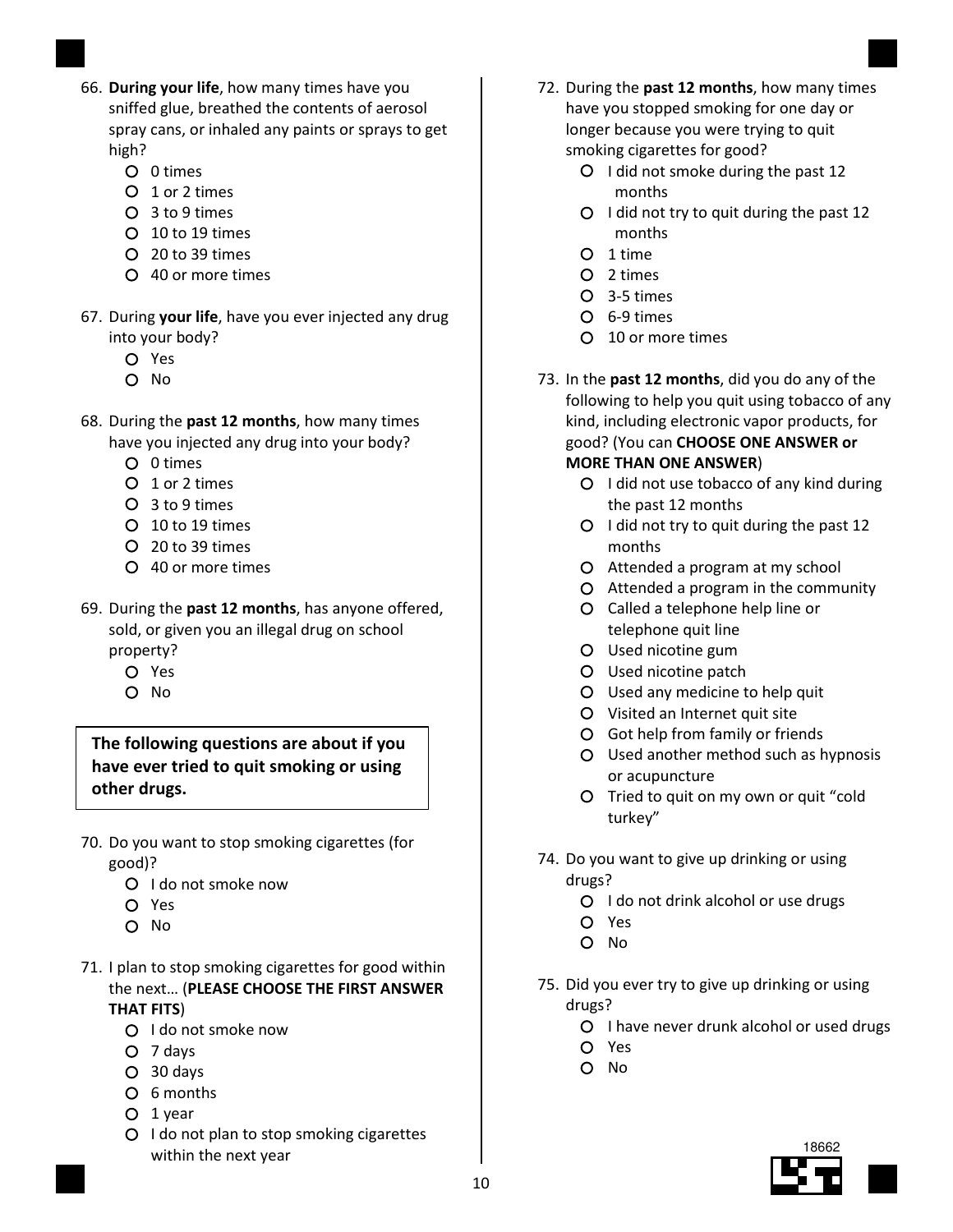### The following questions are about your opinions about tobacco, drug use, and other topics.

- 76. How easy would it be for you to get tobacco products if you wanted some?
	- O Very easy
	- O Somewhat easy
	- Not easy at all
- 77. How strongly do you agree with the statement "All tobacco products are dangerous"?
	- O Strongly agree
	- O Agree
	- O Disagree
	- O Strongly disagree
- 78. How strongly do you agree with the statement "All electronic vapor products are dangerous"?
	- O Strongly agree
	- O Agree
	- O Disagree
	- O Strongly disagree
- 79. Do you think young people who smoke
	- cigarettes have more friends?
		- Definitely yes
		- O Probably yes
		- O Probably not
		- O Definitely not
- 80. Do you think it is wrong for someone your age to…? (You can CHOOSE ONE ANSWER or MORE

# THAN ONE ANSWER)

- Take a handgun to school
- O Steal anything worth more than \$5
- O Pick a fight with someone
- Attack someone with the idea of seriously hurting them
- $O$  Stay away from school all day when your parent thinks you are at school
- Drink alcohol regularly (once or twice a month)
- O Smoke cigarettes
- Vape (use electronic vapor product)
- O Smoke marijuana (sometimes called pot, pakalolo, weed, grass, or hash)
- Use LSD, cocaine, methamphetamine, or other illegal drugs
- 81. Do you think that people risk harming themselves (physically or other ways) if they…? (You can CHOOSE ONE ANSWER or MORE THAN ONE ANSWER)?
	- Have four or more drinks of alcohol once or twice each weekend
	- Use marijuana occasionally
	- Use inhalants to get high occasionally
	- Use cocaine occasionally
	- Use methamphetamine occasionally
	- Use hallucinogens occasionally
	- Use ecstasy or other "club drugs" occasionally
	- Use prescription drugs occasionally

# The following questions are about your BEST FRIENDS.

- 82. If one of your best friends were to offer you a cigarette, would you smoke it?
	- O Definitely yes
	- O Probably yes
	- O Probably not
	- O Definitely not
- 83. If one of your best friends were to offer you an electronic vapor product, would you use it?
	- O Definitely yes
	- O Probably yes
	- O Probably not
	- O Definitely not
- 84. How many of your four closest friends smoke cigarettes?
	- O None
	- One
	- O Two
	- O Three
	- Four
	- Not sure
- 85. How many of your four closest friends vape (use electronic vapor products)?
	- O None
	- One
	- O Two
	- O Three
	- O Four
	- $\Omega$  Not sure

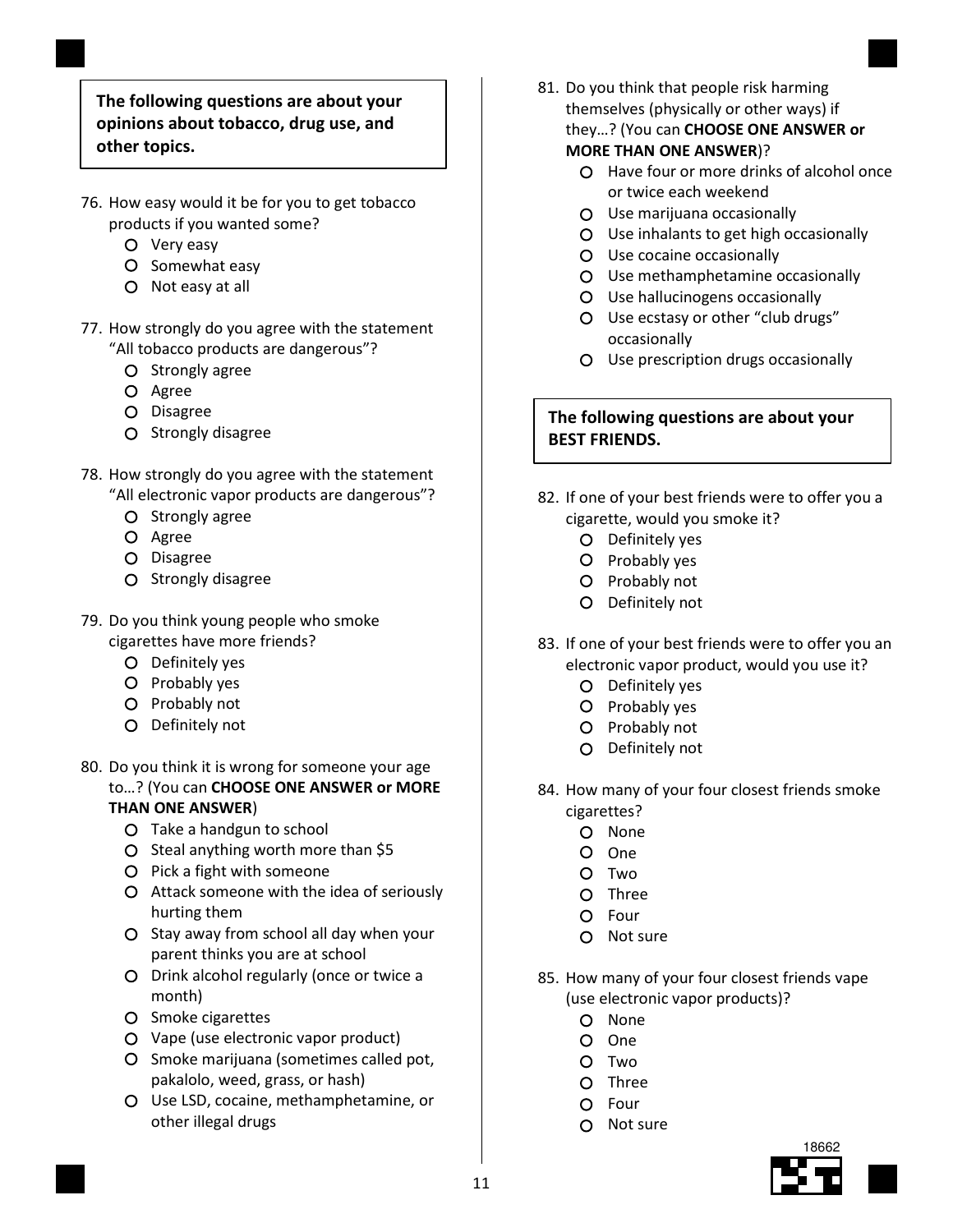- 86. Would your best friends think it is wrong for YOU to...? (You can CHOOSE ONE ANSWER or MORE THAN ONE ANSWER)
	- Take a handgun to school
	- O Steal anything worth more than \$5
	- O Pick a fight with someone
	- Attack someone with the idea of seriously hurting them
	- O Stay away from school all day when your parent thinks you are at school
	- O Drink alcohol regularly (once or twice a month)
	- O Smoke cigarettes
	- O Vape
	- O Smoke marijuana (sometimes called pot, pakalolo, weed, grass, or hash)
	- Use LSD, cocaine, methamphetamine, or other illegal drugs

The following questions are about your PARENTS and other adults in your neighborhood.

- 87. Would your parents think it is wrong for YOU to…? (You can CHOOSE ONE ANSWER or MORE THAN ONE ANSWER)
	- Take a handgun to school
	- O Steal anything worth more than \$5
	- O Pick a fight with someone
	- Attack someone with the idea of seriously hurting them
	- O Stay away from school all day when your parent thinks you are at school
	- O Drink alcohol regularly (once or twice a month)
	- O Smoke cigarettes
	- Vape (use electronic vapor product)
	- O Smoke marijuana (sometimes called pot, pakalolo, weed, grass, or hash)
	- Use LSD, cocaine, methamphetamine, or other illegal drugs
- 88. Would adults in my neighborhood think it is wrong for kids my age to… (You can CHOOSE
	- ONE ANSWER or MORE THAN ONE ANSWER)
		- Take a handgun to school
		- $O$  Steal anything worth more than \$5
		- O Pick a fight with someone
		- Attack someone with the idea of seriously hurting them
		- O Stay away from school all day when your parent thinks you are at school
		- O Drink alcohol regularly (once or twice a month)
		- O Smoke cigarettes
		- Vape
		- O Smoke marijuana (sometimes called pot, pakalolo, weed, grass, or hash)
		- Use LSD, cocaine, methamphetamine, or other illegal drugs

The following questions are about your feelings.

- 89. During the past 30 days, how often did you hurt yourself (cut or scratch yourself, take pills)?
	- O Not at all
	- Once or twice
	- O Several times
	- O Often
	- Most of the time
	- All of the time
- 90. During the past 30 days, how often did you talk or think about death?
	- Not at all
	- Once or twice
	- O Several times
	- $O$  Often
	- Most of the time
	- All of the time
- 91. During the past 30 days, how often did you feel worthless or useless?
	- Not at all
	- O Once or twice
	- O Several times
	- O Often
	- Most of the time
	- All of the time